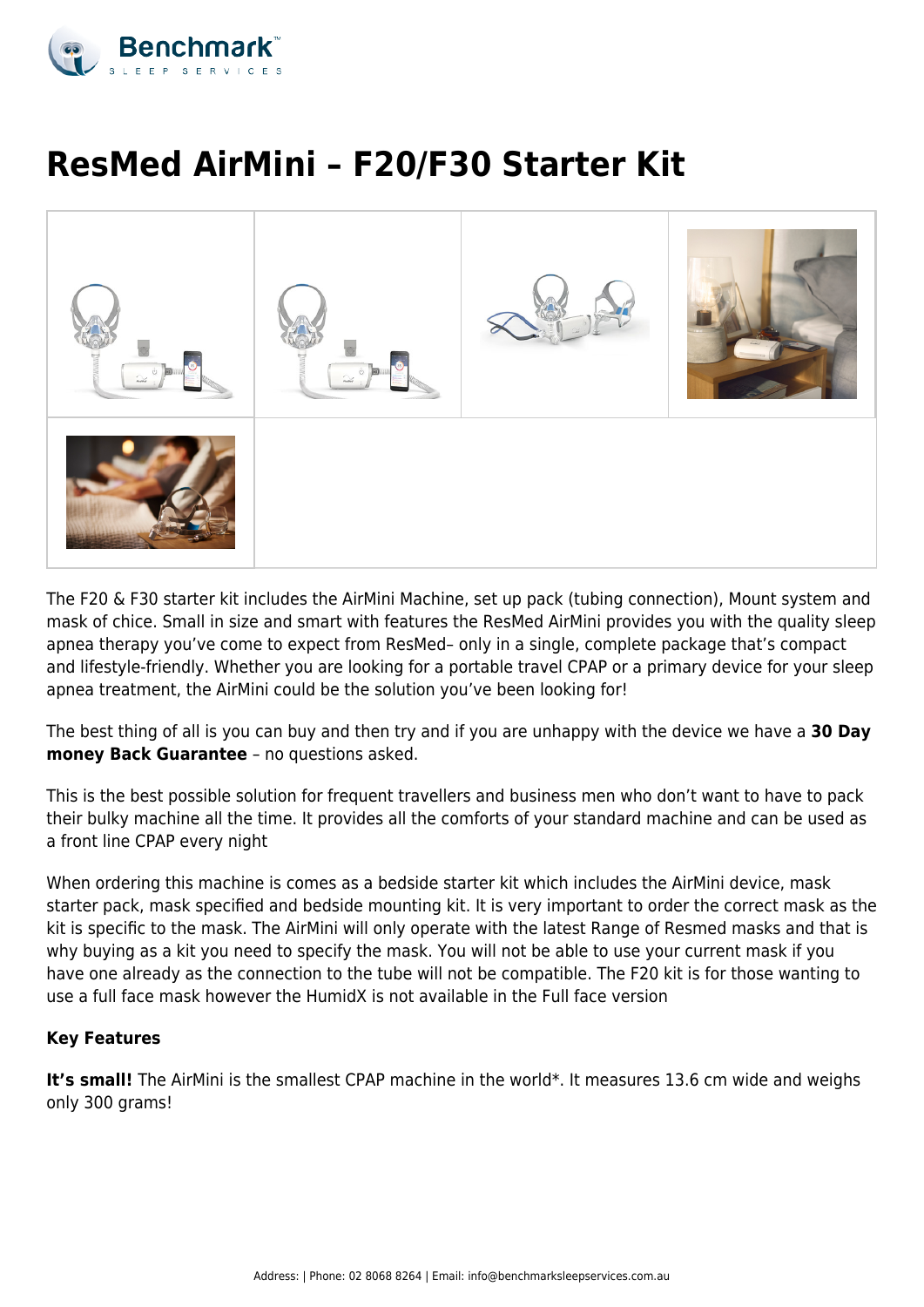

**It's innovative!** ResMed have developed a tube and connector with a built-in vent. To deliver quality performance at such a small size, these connectors will only work with ResMed's AirFit<sup>™</sup> 20 series of full face masks or nasal (N20) masks, as well as with the ResMed AirFit P10 Pillow mask

**It's feature packed!** This compact AirMini CPAP machine includes CPAP (fixed pressure), APAP (automatic) and APAP for Her modes all in the same device. It also offers features such as Auto Ramp, Expiratory Pressure Relief plus Smart Start and Stop. And it can provide a maximum pressure of up to 20!

**It's waterless!** The AirMini uses heat moisture exchange (called HumidX) to deliver waterless humidification.

It's smart! You can conveniently control the AirMini via a smartphone or tablet app which also allows you to monitor your therapy.

**It has a 30 day money back guarantee!** AirMini delivers the same quality of sleep therapy that you've grown to trust from ResMed. That's why ResMed are offering you a 30 day money back guarantee if you are not completely satisfied<sup>..</sup>

# **Product Information**

# **Frequently Asked Questions**

# *What is the AirMini's maximum pressure?*

The AirMini provides a pressure range from 4-20cm H2O

# *How do I set up the AirMini with my therapy settings?*

We recommend setting up a time to call MyCPAP. We will then set the machine up using your therapy settings and discuss how it works. If you are purchasing via our online store, you can select your preferred collection location when you go to the check-out page.

# *What modes does the ResMed AirMini machine come with?*

The AirMini machine comes with all three CPAP modes: AutoSet, AutoSet for Her and CPAP. It uses the same algorithms used in ResMed's AirSense 10 machines.

# *Why is there no screen?*

The AirMini has been designed to support both simplicity and a richer experience depending on your preference. To support this, ResMed designed AirMini with a simple one-button interaction for users who prefer simplicity and an accompanying smartphone app to unlock a richer, more engaging therapy experience.

# *Do I need a smartphone to use the AirMini?*

No. A smartphone is only needed to set up the AirMini, not to use it. Once your AirMini has been set up with your therapy settings at one of our stores, there is no need for a smartphone to use the AirMini. You can just use the single on/off button to operate the AirMini.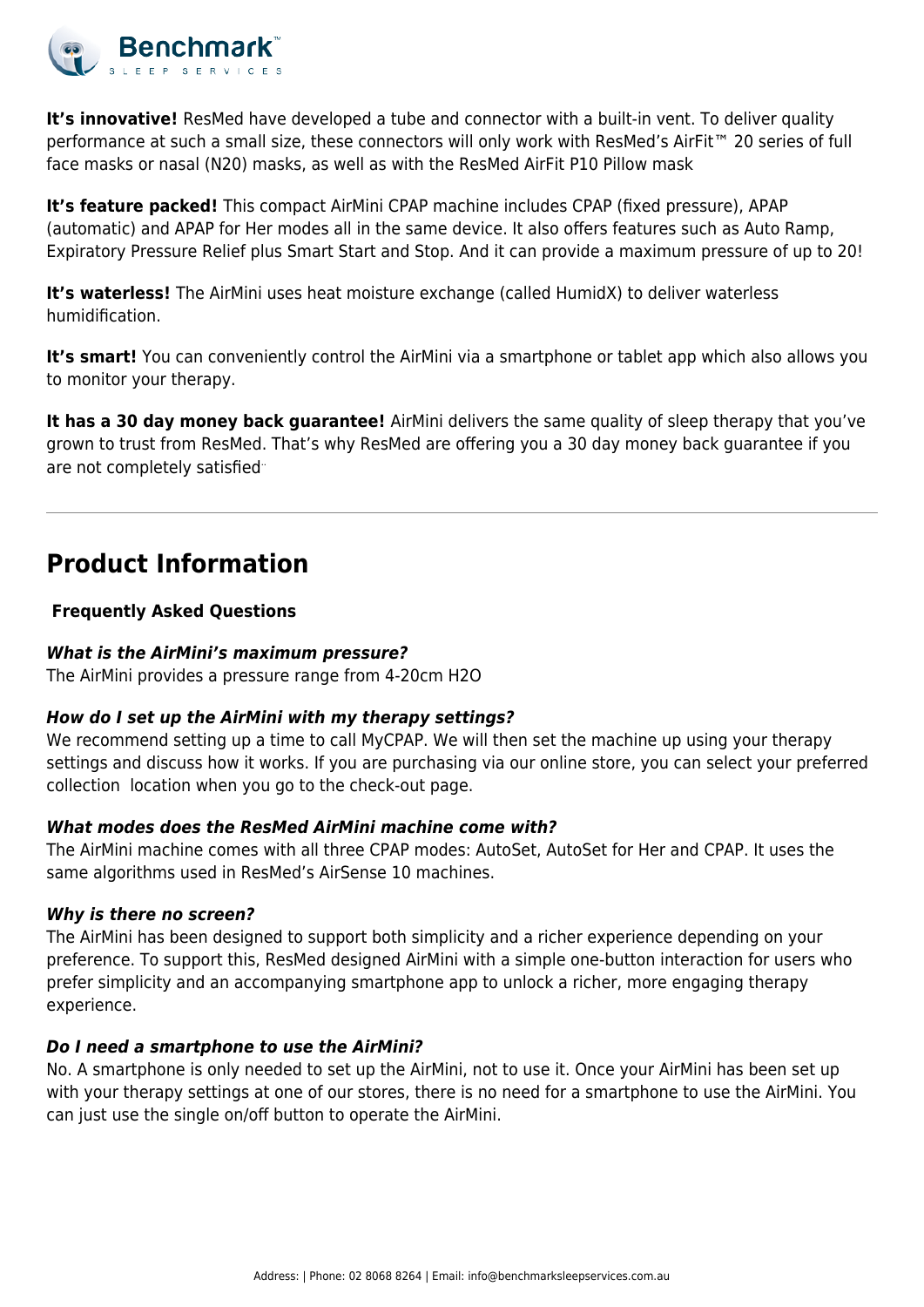

## *If I use the AirMini in other countries, will the power supply unit automatically convert?*

Yes, the design of ResMed's AirMini machine accepts an AC input range of 100-240V and a DC output of 24V. However, purchasing the correct AirMini power supply unit for the country you are visiting is recommended to ensure correct performance of your AirMini machine.

#### *Is there a battery available for the AirMini?*

At this stage a battery isn't available for the AirMini. However, ResMed are working to have an externally battery available later in 2017.

#### *Is there a DC-DC converter available?*

This isn't currently available, but will be available soon.

#### *What is ActiveAir technology?*

ActiveAir technology is a mask vent that uses a silicone membrane to regulate vent flow at all treatment pressures.

#### *How loud is the ResMed AirMini?*

The sound pressure level for the AirMini is 29dB

### *Can I use the AirMini machine when I travel on an airplane?*

If you have access to power, you can use your AirMini machine when you travel on an airplane. Please set it to airplane mode before you travel (refer to travelling section of your AirMini user guide for instructions on entering and exiting airplane mode).

#### *How much does the AirMini cost?*

The RRP, set by ResMed, is \$2100 AUD. Check out MyCPAP ! This is for the starter kit which includes all items, such as Mask, Tubing, Power adapter, that you will need to start using the AirMini straight away

#### *Why can I not use my current mask with AirMini?*

The ActiveAir and HumidX technology is a new technology only implemented in the AirMini. As a result the AirFit 20 series masks and AirFit P10 for AirMini are the only masks designed to work with the new AirMini system.

#### *Is the AirMini compatible with nasal pillows made by other companies?*

The AirMini will only work with ResMed AirFit F20, N20 or P10 CPAP masks

#### *Does the AirMini have humidification?*

AirMini uses atmospheric moisture as well as moisture from your breath to humidify the airflow. This waterless humidification technology is known as heat moisture exchange (HumidX).

#### *What is HumidX?*

HumidX is the name ResMed has given the AirMini humidification. It utilises a disposable capsule that sits in the tube system which is located right before the air enters the mask. Capsules are available in two strengths: HumidX and HumidX Plus.

#### *Which masks can I use HumidX with?*